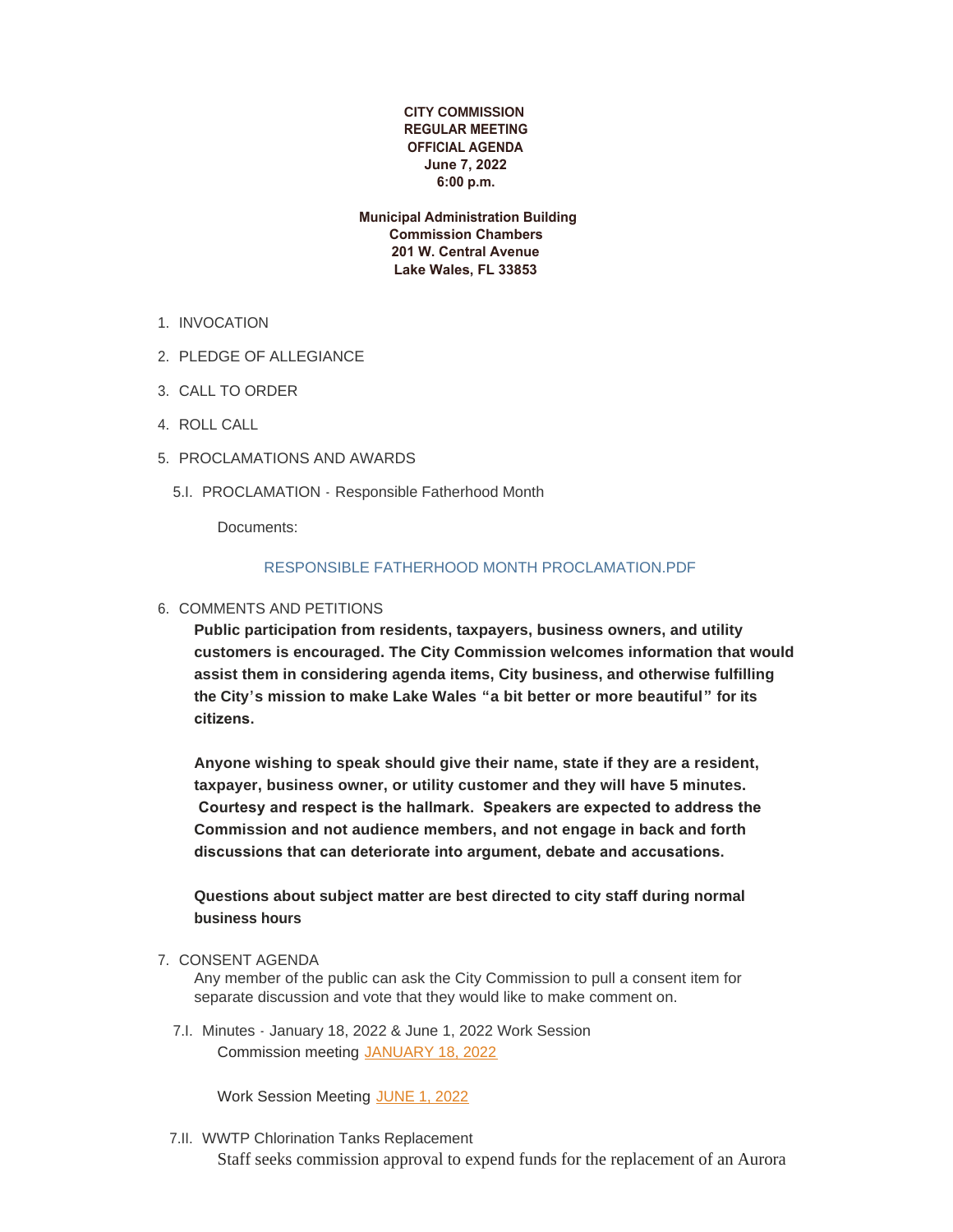split case horizontal pump for Water Treatment Plant #2 (WTP #2) from Barney's Pumps for \$26,246.00.

Documents:

[AGENDA MEMO-WTP PUMP REPLACEMENT .PDF](https://www.lakewalesfl.gov/AgendaCenter/ViewFile/Item/11208?fileID=13146) [CHEMICAL CONTAINERS QUOTE.PDF](https://www.lakewalesfl.gov/AgendaCenter/ViewFile/Item/11208?fileID=13056) [ODYSSEY QUOTE.PDF](https://www.lakewalesfl.gov/AgendaCenter/ViewFile/Item/11208?fileID=13057)

Elevated Water Storage Tank Maintenance 7.III. Staff is seeking commission approval for the expenditure of funds or \$127,500.00 for maintenance and inspection for the City's for water storage towers by Tank Rehab.

Documents:

# [AGENDA MEMO-ELEVATED STORAGE TANK MAINTENANCE.PDF](https://www.lakewalesfl.gov/AgendaCenter/ViewFile/Item/11241?fileID=13143) [TANK REHAB QUOTE.PDF](https://www.lakewalesfl.gov/AgendaCenter/ViewFile/Item/11241?fileID=13144)

7.IV. Mountain Lake Cutoff Rd Watermain Extension

Staff proposes to install approximately 2100 lf of 12" water main to assist in the expansion of the water system along Mountain Lake Cutoff Road.

Documents:

AGENDA MEMO - [MOUNTAIN LK CUTOFF EXTENSIONREV1.PDF](https://www.lakewalesfl.gov/AgendaCenter/ViewFile/Item/11231?fileID=13129) DAYLN QUOTE - [OPEN CUT .PDF](https://www.lakewalesfl.gov/AgendaCenter/ViewFile/Item/11231?fileID=13116) LOPEZ - [DIRECTIONAL DRILL.PDF](https://www.lakewalesfl.gov/AgendaCenter/ViewFile/Item/11231?fileID=13117) [LOPEZ QUOTE\\_OPEN CUT.PDF](https://www.lakewalesfl.gov/AgendaCenter/ViewFile/Item/11231?fileID=13118) MARTIN PAVING - [OPEN CUT QUOTE.PDF](https://www.lakewalesfl.gov/AgendaCenter/ViewFile/Item/11231?fileID=13119) MOUNTAIN LK - [SUMMARY COST -](https://www.lakewalesfl.gov/AgendaCenter/ViewFile/Item/11231?fileID=13120) BORING.PDF MOUNTAIN LK - [SUMMARY COST -](https://www.lakewalesfl.gov/AgendaCenter/ViewFile/Item/11231?fileID=13121) OPEN CUT.PDF

7.V. DW53037 Northwest Water Main Extension Application Submittal

The funds for this project have been committed by the State Revolving Loan Fund Agency (SRF). It is now time for City Staff to submit the application for drafting of the contract for the Mayor's signature.

Documents:

#### [AGENDA MEMO-DW53037 NORTHWEST WATERMAIN EXTENSION SRF](https://www.lakewalesfl.gov/AgendaCenter/ViewFile/Item/11203?fileID=13039)  APPLICATION.PDF [DW53037 FUNDING APPLICATION COMPLETE.PDF](https://www.lakewalesfl.gov/AgendaCenter/ViewFile/Item/11203?fileID=13040)

7.VI. Southside Force Main Cleaning

Staff is recommending the approval to expend funds for \$51,399.60 for the force main cleaning services provided by Professional Piping Services.

Documents:

[AGENDA MEMO-SOUTHSIDE FORCE MAIN CLEANING 2022.PDF](https://www.lakewalesfl.gov/AgendaCenter/ViewFile/Item/11234?fileID=13147) [QUOTE 5022-3004.PDF](https://www.lakewalesfl.gov/AgendaCenter/ViewFile/Item/11234?fileID=13127)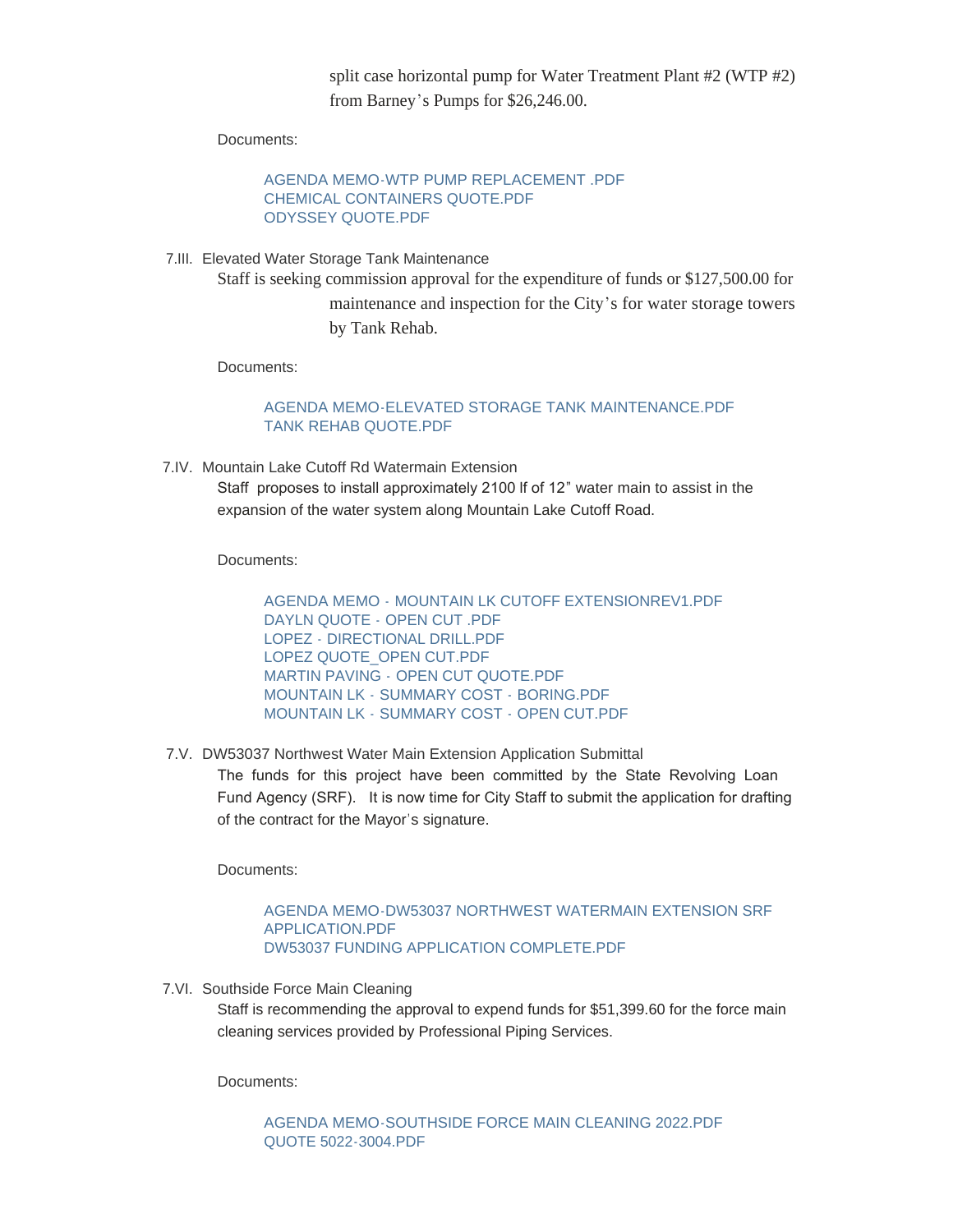7.VII. WTP #2 Aurora Split Case Pump Replacement

Staff seeks commission approval to expend funds for the replacement of an Aurora split case horizontal pump for Water Treatment Plant #2 (WTP #2) from Barney's Pumps for \$26,246.00.

Documents:

[AGENDA MEMO-WTP .PDF](https://www.lakewalesfl.gov/AgendaCenter/ViewFile/Item/11205?fileID=13045) [BARNEYS PUMP.PDF](https://www.lakewalesfl.gov/AgendaCenter/ViewFile/Item/11205?fileID=13046) [FLORIDA ARMATURE.PDF](https://www.lakewalesfl.gov/AgendaCenter/ViewFile/Item/11205?fileID=13047) [KAMAN DISTRIBUTION.PDF](https://www.lakewalesfl.gov/AgendaCenter/ViewFile/Item/11205?fileID=13048)

7.VIII. WW53036 Septic To Sewer Force Main Ext. SRF Funding Application The funds for this project have been committed by the State Revolving Loan Fund

> Agency (SRF). It is now time for City Staff to submit the application for drafting of the contract for the Mayor's signature.

Documents:

[AGENDA MEMO-WW53036 SEPTIC TO SEWER CONVERSION](https://www.lakewalesfl.gov/AgendaCenter/ViewFile/Item/11232?fileID=13122)  FORCEMAIN EXTENSION SRF APPLICATION.PDF [WW53036LOANAPPLICATION.PDF](https://www.lakewalesfl.gov/AgendaCenter/ViewFile/Item/11232?fileID=13123)

7.IX. Daly Pines Final Plat Approval The Daly Family requests approval of the Daly Pines Final Plat.

Documents:

[CC MEMO DALY PINES FINAL PLAT 6.7.2022.PDF](https://www.lakewalesfl.gov/AgendaCenter/ViewFile/Item/11209?fileID=13058) [DALY PINES FINAL PLAT.PDF](https://www.lakewalesfl.gov/AgendaCenter/ViewFile/Item/11209?fileID=13059) [DALY PINES TITLE OPINION LETTER.PDF](https://www.lakewalesfl.gov/AgendaCenter/ViewFile/Item/11209?fileID=13060)

7.X. Community Firework Display - 4th Of July The City Commission will consider a piggyback agreement to Collier County contract for the  $4^{\text{th}}$  of July Firework Display.

Documents:

[EXPOSHOW AGENDA MEMO.PDF](https://www.lakewalesfl.gov/AgendaCenter/ViewFile/Item/11228?fileID=13103) PRODUCTION AGREEMENT - [2022 CITY OF LAKE WALES JULY 4TH](https://www.lakewalesfl.gov/AgendaCenter/ViewFile/Item/11228?fileID=13104)  FIREWORKS - EXPOSHOWS INC.PDF [SCIF COLLIER COUNTY 2022-2023.PDF](https://www.lakewalesfl.gov/AgendaCenter/ViewFile/Item/11228?fileID=13105)

7.XI. Lake Wales Public Library Treasure Hunt Event

The Lake Wales Public Library is requesting a special event permit for a Treasure Hunt Sand & Foam Party event to be held on July 14th, 2022 from 10:30 a.m. - 11:30 a.m. This event will close Cypress Garden Lane and the parking lot west of the Library across Cypress Garden Lane.

Documents: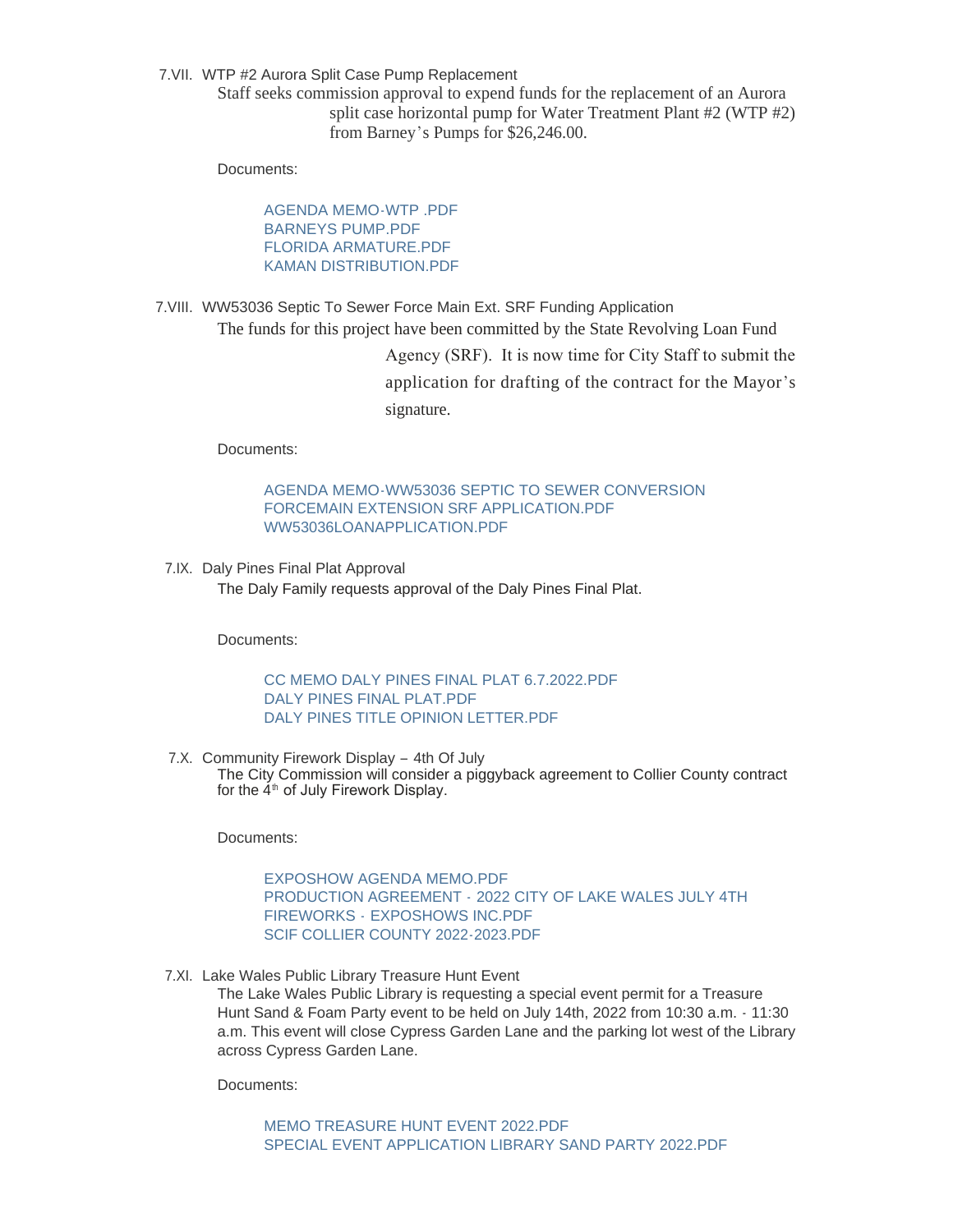7.XII. Lake Wales Public Library Touch-A-Truck Event

The Lake Wales Public Library is requesting a special event permit for a Touch a Truck event to be held on July 21st, 2022 from 10:30 a.m. - 11:30 a.m. This event will close Cypress Garden Lane and the parking lot west of the Library across Cypress Garden Lane.

Documents:

## MEMO TOUCH A TRUCK EVENT 2022 PDE [SPECIAL EVENT APPLICATION TOUCH A TRUCK LIBRARY 2022.PDF](https://www.lakewalesfl.gov/AgendaCenter/ViewFile/Item/11200?fileID=13030)

- 8. OLD BUSINESS
	- 8.I. ORDINANCE D2022-03 Second Reading And Public Hearing: Future Land Use For 236.57 Acres Of Land South Of Belleview Drive, East Of Scenic Highway South, North Of Passion Play Road, And West Of 11th Street South

Dave Schmitt Engineering, authorized agent for owners, requests approval of City Commission to amend the Future Land Use Map of the Comprehensive Plan on the above-mentioned parcels totaling approximately 236.57 acres of land.

Documents:

[CC MEMO D2022-03 2ND R GROVE AT ORCHARD HILLS CPA 6.7.22.PDF](https://www.lakewalesfl.gov/AgendaCenter/ViewFile/Item/11213?fileID=13068) [ORD D2022-03 2ND R GROVES AT ORCHARD HILLS CPA LARGE SCALE](https://www.lakewalesfl.gov/AgendaCenter/ViewFile/Item/11213?fileID=13069)  6.7.22.PDF

8.II. ORDINANCE D2022-06 Second Reading And Public Hearing - Zoning For 236.57 Acres Of Land South Of Belleview Drive, East Of Scenic Highway South, North Of Passion Play Road, And West Of 11th Street South

Dave Schmitt Engineering, authorized agent for owners, requests approval of City Commission to amend the Zoning Map on the above-mentioned parcels totaling approximately 236.57 acres of land.

Documents:

[CC MEMO D2022-06 2ND R GROVE AT ORCHARD HILLS ZONING](https://www.lakewalesfl.gov/AgendaCenter/ViewFile/Item/11215?fileID=13148)  6.7.22.PDF [ORD D2022-06 2ND R GROVES AT ORCHARD HILLS ZONING AMENDMENT](https://www.lakewalesfl.gov/AgendaCenter/ViewFile/Item/11215?fileID=13073)  6.7.22.PDF

8.III. ORDINANCE D2022-04 Second Reading And Public Hearing - Future Land Use For 97.35 Acres Of Land South Of Chalet Suzanne Road And East Of US Highway 27 Charles Millar with Atwell, authorized agent for owners Lake Wales Realty Investors LLC and Star Lake Inc., requests approval of City Commission to amend the Future Land Use Map of the Comprehensive Plan on the above-mentioned parcels totaling approximately 97.35 acres of land.

Documents: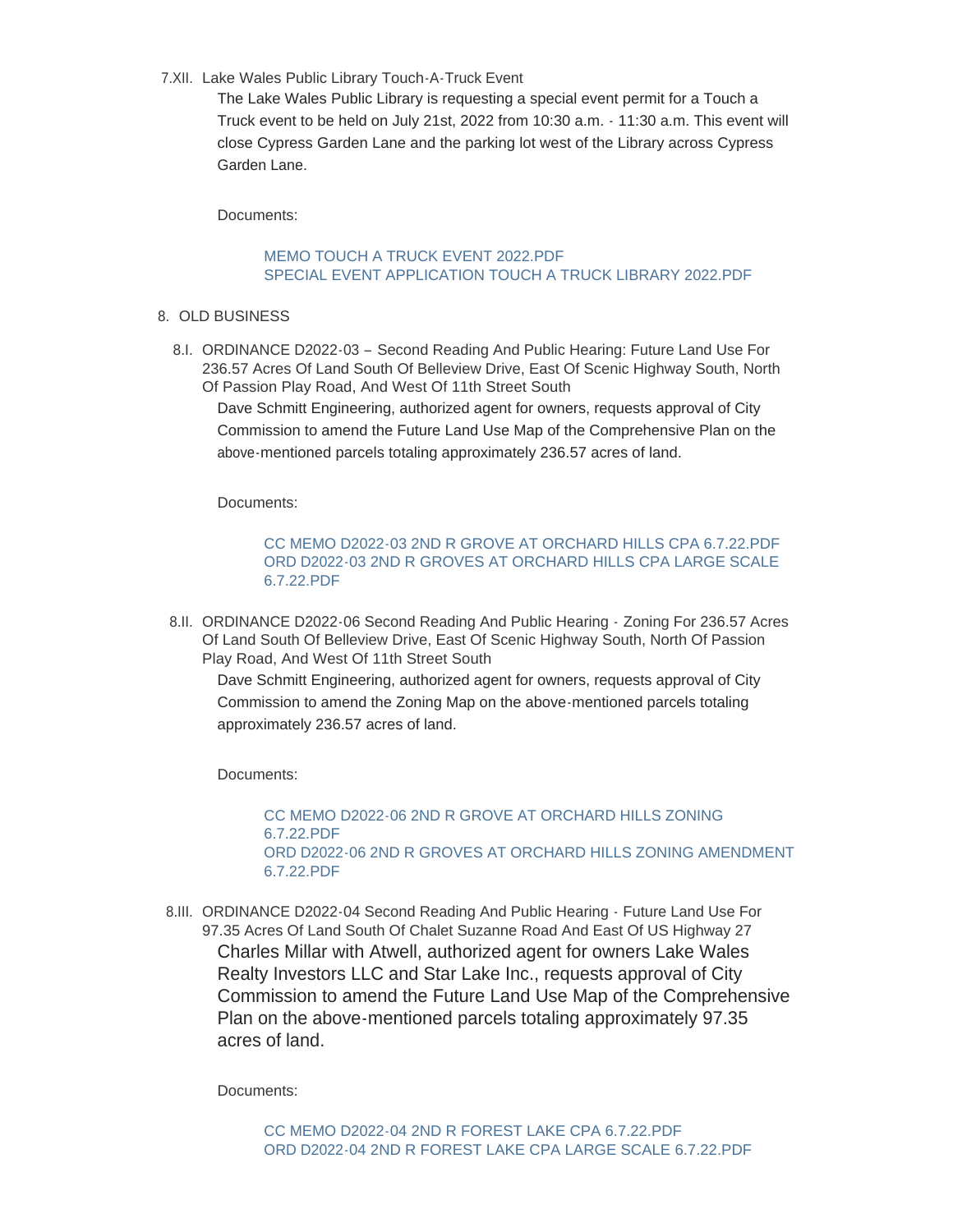8.IV. ORDINANCE D2022-07 Second Reading And Public Hearing - Zoning For 97.35 Acres Of Land South Of Chalet Suzanne Road And East Of US Highway 27

Charles Millar with Atwell, authorized agent for owners Lake Wales Realty Investors LLC and Star Lake Inc., requests approval of City Commission to amend the Zoning Map on the above-mentioned parcels totaling approximately 97.35 acres of land.

Documents:

## [CC MEMO D2022-07 2ND R FOREST LAKE ZONING 6.7.22.PDF](https://www.lakewalesfl.gov/AgendaCenter/ViewFile/Item/11217?fileID=13076) [ORD D2022-07 2ND R FOREST LAKE ZONING AMENDMENT 6.7.22.PDF](https://www.lakewalesfl.gov/AgendaCenter/ViewFile/Item/11217?fileID=13077)

8.V. ORDINANCE D2022-11 Second Reading And Public Hearing - Future Land Use Amendment For 10.02 Acres Of Land North Of Linda Street And East Of Tangelo Street Shelton T. Rice, authorized agent for owner, requests approval of City Commission to amend the Future Land Use Map of the Comprehensive Plan on approximately 10.02 acres of land.

Documents:

## [CC MEMO D2022-11 2ND R MURPHY PROPERTY CPA 6.7.2022.PDF](https://www.lakewalesfl.gov/AgendaCenter/ViewFile/Item/11223?fileID=13092) [ORD D2022-11 2ND R MURPHY PROPERTY CPA SMALL SCALE](https://www.lakewalesfl.gov/AgendaCenter/ViewFile/Item/11223?fileID=13093)  6.7.22.PDF

8.VI. ORDINANCE 2022-12 Annexation - 2nd Reading And Public Hearing 10.02 Acres Of Land North Of Linda Street And East Of Tangelo Street

Ordinance 2022-12 proposes the voluntary annexation of approximately 10.02 acres of land north of Linda Street and east of Tangelo Street, and contiguous to the incorporated City limits.

Documents:

[CC MEMO ORD 2022-12 2ND R MURPHY PROPERTY ANNEXATION](https://www.lakewalesfl.gov/AgendaCenter/ViewFile/Item/11221?fileID=13087)  6.7.2022.PDF [ORD 2022-12 MURPHY PROPERTY ANNEXATION.PDF](https://www.lakewalesfl.gov/AgendaCenter/ViewFile/Item/11221?fileID=13088) UTILITY MAPS - [ANNEXATION 2022-12.PDF](https://www.lakewalesfl.gov/AgendaCenter/ViewFile/Item/11221?fileID=13089)

8.VII. ORDINANCE 2022-17 2nd Reading Public Hearing - Repealing And Reenacting Subsections (A) And (B) Of Section 20-3 Of The City's Code Of Ordinances Dealing With Obstruction Of Public Streets, Highways And Roads, Which Cited Sections Allegedly Run Afoul Of The Constitution's First Amendment Free Speech Provisions On April 18, 2022, the City received correspondence from Southern Legal Counsel asserting that § 20-3 of the Lake Wales Code of Ordinances runs afoul of the free speech provisions of the United States Constitution. The letter cites numerous recent cases which have found Code provisions similar to those of the City which are unconstitutional.

Documents:

[MEMO ORDINANCE 2022-17.PDF](https://www.lakewalesfl.gov/AgendaCenter/ViewFile/Item/11239?fileID=13139) [ORD2022-17-FINAL VERSION.PDF](https://www.lakewalesfl.gov/AgendaCenter/ViewFile/Item/11239?fileID=13140)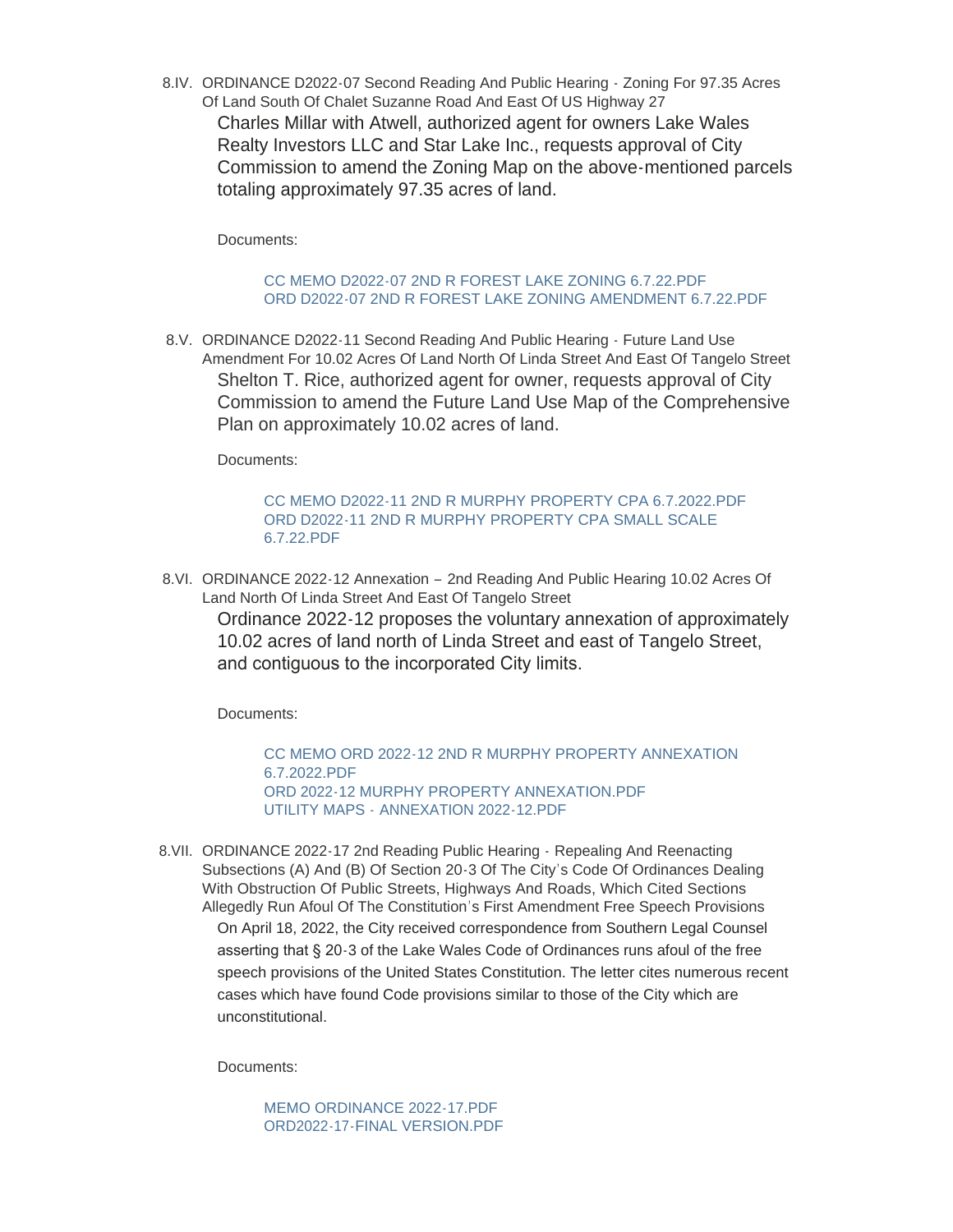8. VIII. ORDINANCE D2022-17 Second Reading And Public Hearing - Zoning Map Amendment For 195.23 Acres Of Land North Of Chalet Suzanne Road And East Of US Highway 27 *Hillpointe LLC, authorized agent for owner, requests approval of City Commission to amend the Zoning Map on approximately 195.23 acres of land.*

Documents:

[CC MEMO D2022-17 2ND R HILLPOINTE ZONING 6.7.2022.PDF](https://www.lakewalesfl.gov/AgendaCenter/ViewFile/Item/11219?fileID=13081) [ORD D2022-17 2ND R HILLPOINTE ZONING AMENDMENT 6.7.22.PDF](https://www.lakewalesfl.gov/AgendaCenter/ViewFile/Item/11219?fileID=13082) [HILLPOINTE ZONING BOUNDARY SURVEY AND LEGAL](https://www.lakewalesfl.gov/AgendaCenter/ViewFile/Item/11219?fileID=13083)  DESCRIPTION.PDF

- 9. NEW BUSINESS
	- 9.I. ORDINANCE D2022-12 First Reading And Public Hearing Zoning Map Amendment For 10.02 Acres Of Land North Of Linda Street And East Of Tangelo Street *Shelton T. Rice*, authorized agent for owner, requests approval of City Commission to amend the Zoning Map on approximately 10.02 acres of land*.*

Documents:

## [ORD D2022-12 MURPHY PROPERTY ZONING AMENDMENT](https://www.lakewalesfl.gov/AgendaCenter/ViewFile/Item/11255?fileID=13157)  6.7.22.DOCX.PDF [CC MEMO D2022-12 MURPHY PROPERTY ZONING 6.7.2022.DOCX.PDF](https://www.lakewalesfl.gov/AgendaCenter/ViewFile/Item/11255?fileID=13158)

9.II. ORDINANCE 2022-30 LDR Updates Chapter 23 Land Development Regulations -1st Reading And Public Hearing

Staff proposes amendments to the following sections of the Land Development Regulations (LDRs) (Chapter 23, Lake Wales Code of Ordinances):

- a. Section 23-306 Off-street and vehicular areas
- b. Section 23-421 Permitted Uses
- c. Section 23-302 Definitions

Documents:

#### [CC MEMO 6.7.2022 2022-30 LDR UPDATES 1ST R.PDF](https://www.lakewalesfl.gov/AgendaCenter/ViewFile/Item/11226?fileID=13155) [ORDINANCE 2022-30 LDR AMENDMENTS 6.7.2022.PDF](https://www.lakewalesfl.gov/AgendaCenter/ViewFile/Item/11226?fileID=13156)

9.III. RESOLUTION 2022-14, Preliminary Rate Resolution - Brookshire Street Lighting District.

It is recommended that City Commission adopt Resolution 2022-14 providing the Preliminary Rate Resolution for the Brookshire Street Lighting District.

Documents:

MEMO - [PRELIMINARY RATE RESOLUTION BROOKSHIRE.PDF](https://www.lakewalesfl.gov/AgendaCenter/ViewFile/Item/11190?fileID=13020) [RESOLUTION 2022-14 BROOKSHIRE STREET LIGHTING -](https://www.lakewalesfl.gov/AgendaCenter/ViewFile/Item/11190?fileID=13021) PRELIMINARY RATE RESOLUTION.PDF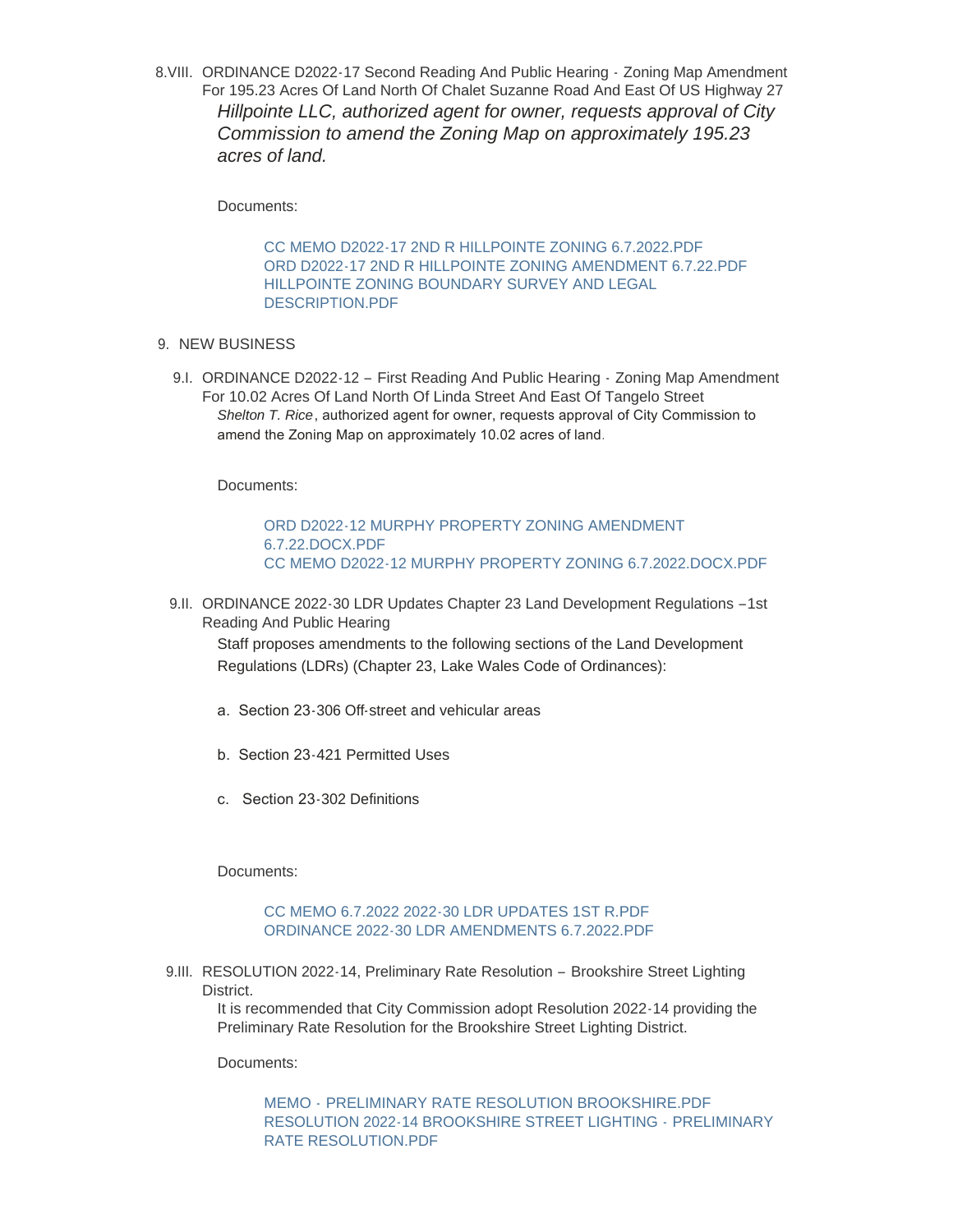9.IV. RESOLUTION 2022-15 Preliminary Rate Resolution Fire Assessment Preliminary Rate Resolution for Fire Protection Services Assessment

Documents:

MEMO - [PRELIMINARY RATE RESOLUTION -](https://www.lakewalesfl.gov/AgendaCenter/ViewFile/Item/11191?fileID=13022) FIRE PROTECTION ASSESSMENT.PDF [RESOLUTION 2022-15 FIRE ASSESSMENT -](https://www.lakewalesfl.gov/AgendaCenter/ViewFile/Item/11191?fileID=13023) PRELIMINARY RATE RESOLUTION.PDF

9.V. Resolution 2022-11 - Resolution To Utilize The Uniform Method Of Collecting Non-Ad Valorem Assessments And Adopting The Special Assessment Roll. Resolution 2022-11 declares the City's intent to utilize the uniform method of collecting non-ad valorem assessments and adopts the assessment roll for 2022.

Documents:

[2022-CC MEMO RESOLUTION 2022-11 NON-AD VALOREM.PDF](https://www.lakewalesfl.gov/AgendaCenter/ViewFile/Item/11236?fileID=13134) [2022-RESOLUTION 2022-11 NON-AD VALOREM COLLECTION.PDF](https://www.lakewalesfl.gov/AgendaCenter/ViewFile/Item/11236?fileID=13162) [2022-NON-AD VALORAM TAX ROLL -](https://www.lakewalesfl.gov/AgendaCenter/ViewFile/Item/11236?fileID=13135) LAKE WALES 2021.PDF [2022-0124-01 RAY AND SONS EXECUTED CONTRACT.PDF](https://www.lakewalesfl.gov/AgendaCenter/ViewFile/Item/11236?fileID=13136)

- 10. CITY ATTORNEY
- 11. CITY MANAGER
	- 11.I. Commission Meeting Calendar

Documents:

#### [COMMISSION MEETING CALENDAR, JUNE-2022.PDF](https://www.lakewalesfl.gov/AgendaCenter/ViewFile/Item/11240?fileID=13141)

- 12. CITY COMMISSION COMMENTS
- 13. MAYOR COMMENTS
- 14. ADJOURNMENT

#### **(The staff memos are not incorporated into the official record)**

Minutes of the City Commission meeting can be obtained from the City Clerk's Office. The minutes are recorded, but are not transcribed verbatim. Persons requiring a verbatim transcript may make arrangements with the City Clerk to duplicate the recording, or arrange to have a court reporter present at the meeting. The cost of duplication and/or court reporter will be the expense of the requesting party.

In accordance with Section 286.26, Florida Statutes, persons with disabilities needing special accommodations to participate in this meeting should contact the City Clerk's office no later than 5:00 p.m. on the day prior to the meeting.

Appeals concerning decisions on issues requiring a public hearing:

Persons who wish to appeal any decision made by the City Commission with respect to any matter considered during a public hearing at this meeting will need a record of the proceedings, and for such purpose may need to ensure that verbatim record of the proceedings is made, which record includes the